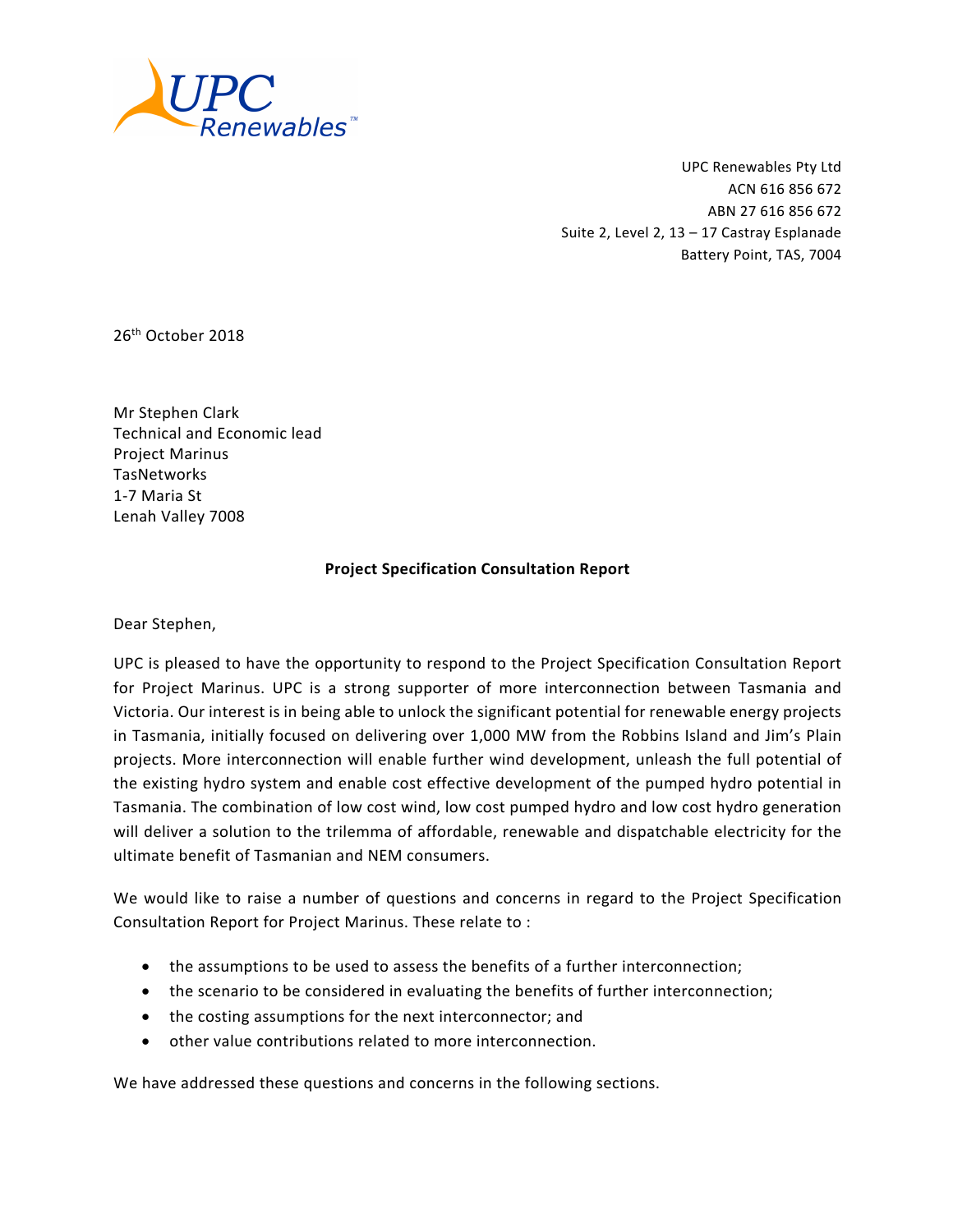# **Assumptions**

#### **General**

UPC has been concerned about the assumptions used in the Integrated System Plan (ISP) and the potential for these to distort the value proposition of more interconnection between Tasmania and Victoria. UPC considers the initial ISP assumptions should be tested and we have outlined a set of ISP assumptions (refer Table 1 - appended) that should be refined in any future modelling. UPC has already written to AEMO in regard to these assumptions for future revision in the next ISP version. More specific discussion on some of the key areas of concern are discussed below.

#### **Wind Farm**

In terms of modelling the value and hence viability of a regulated second interconnector, UPC believes that more work is required to ensure the assumptions reflect the realities in the market. In more recent modelling work, broad based assumptions on renewable development, battery or pumped hydro opportunities across NEM regions have understated the potential value attributable on a regional basis. This is particularly the case with the Tasmanian opportunities and one of the key reasons why the potential value of further interconnection has been undervalued in the past. For example, assumptions that wind or solar have the same cost and capacity factors across all regions is an over simplification and fundamentally incorrect and hence leads to incorrect results and decision making. In the case of the wind projects UPC is developing in Tasmania, we expect capacity factors close to 50 percent (Refer Figure 2 and Figure 3 attached for Robbins Island Stage 1) when compared to the ISP assumption of 40 percent across the NEM regions (refer Figure 1 attached for a comparison of historical performance of operating wind farms), and capex costs 10-20 percent lower than indicated in the recent ISP modelling by AEMO.

We also believe that actual projects that have been announced should be directly modelled and only in the case where there are no announced projects in a region, the general assumptions for a region in terms of capacity, capacity factor and cost are then used.

#### **Pumped hydro**

A more specific observation in terms of the ISP modelling is related to pumped hydro, where all pumped hydro is considered the same cost across the NEM. Pumped hydro opportunities are bespoke based on the conditions at a particular site and the infrastructure needed. This can range from needing to build up to two storages and significant variation in head and penstock sizes of the schemes. UPC also considers that the assumptions in the ISP for pumped hydro costs are too low given the projects announced in the NEM and the historical lack of pumped hydro development in Australia. The recently announced projects on the mainland have cost ranges from a low of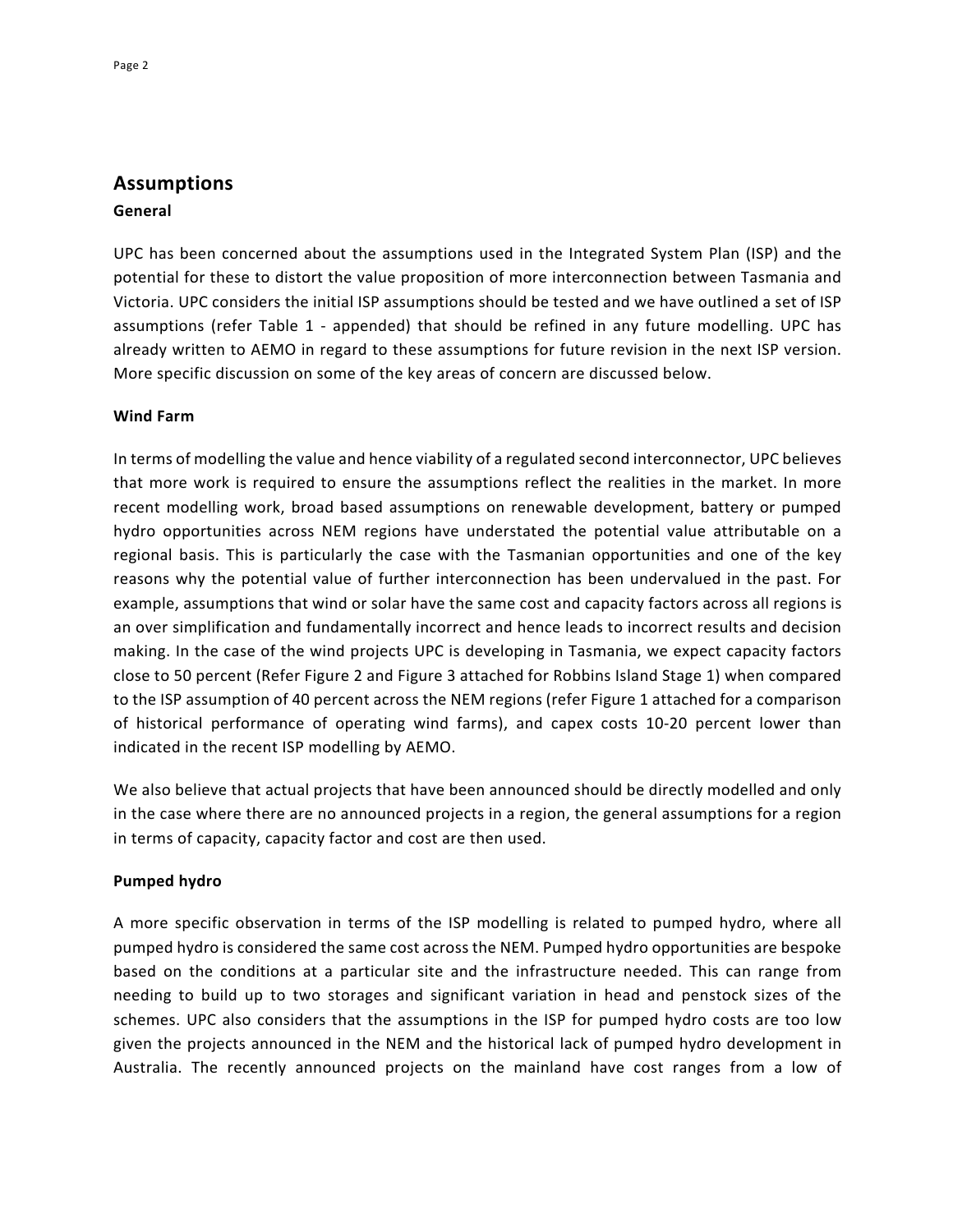### \$1.6M/MW up to \$2.25M/MW (upper estimate of Snowy 2.0). In comparison, the ISP assumes \$1.4M/MW.

More recent work by ARENA and Hydro Tasmania<sup>1</sup> has demonstrated that the Tasmanian pumped hydro opportunities have a capex of between \$1.1M/MW and \$2.3M/MW. We also believe the cost per MW installed for the Tasmanian opportunities are an exception to the norm, as a significant proportion of the infrastructure for the lowest cost options is already built.

In the same report<sup>1</sup>, it also indicates that for pumped hydro built around the world the costs have ranged from \$0.5M/MW to \$4.3M/MW, with an average of \$2.3M/MW. It was also clear that developing countries have much lower costs, and when these are removed, the average pumped hydro cost was closer to \$2.8M/MW. UPC has also engaged an international consultant to review the likely cost of pumped hydro based on historical projects developed around the world in the past 15 years. This analysis indicated a typical range of \$1.6M/MW to \$2.5M/MW(AUD) depending on how many new storages were required<sup>2</sup>. Consequently UPC is of the view that in the absence of a specifically defined pumped hydro project, an average in the order of \$2.0M to \$2.5M/MW is more realistic for potential future projects (as lower cost projects could be expected to be highlighted already).

#### **Scenarios**

In regard to the modelling, the scenario chosen should reflect decisions that are realistic rather than using general assumptions that could risk losing interdependencies between individual projects. For example, assuming the low cost wind and pumped hydro developments occur in Tasmania without more interconnection is unrealistic. Simply adding the interconnector and running the same suite of projects throughout the NEM may not produce a realistic outcome (in past modelling this has occurred). For example building the full scale of the Robbins Island and Jim's Plain projects of over 1000 MW will not occur without another interconnector. Without a second interconnector approximately 500 MW of wind will be possible on Robbins Island and Jim's Plain and it is likely that no large scale pumped hydro will occur. UPC is committed to developing the first 500 MW in stage 1 of the Robbins Island and Jim's Plain wind farms. The development of stage 1 will mean a lower \$/MW development of the second stage (circa additional 500 MW) of these wind farms<sup>3</sup>. UPC is of the view that wind, pumped hydro and interconnection should be analysed as a combined project in order to estimate the full benefits of these projects. UPC has provided a set of scenarios (refer Table 2 appended) that should be considered when examining the value of a second interconnector. This

 <sup>1</sup> https://www.hydro.com.au/docs/default-source/clean-energy/battery-of-the-nation/pumped-hydroknowledge-sharing-report.pdf?sfvrsn=de58e528\_4

<sup>&</sup>lt;sup>2</sup> The work commissioned by UPC is available for your consideration if required.

<sup>&</sup>lt;sup>3</sup> Scale of the Robbins Island and Jim's Plain Development are publicly available at https://robbinsislandwindfarm.com/faq/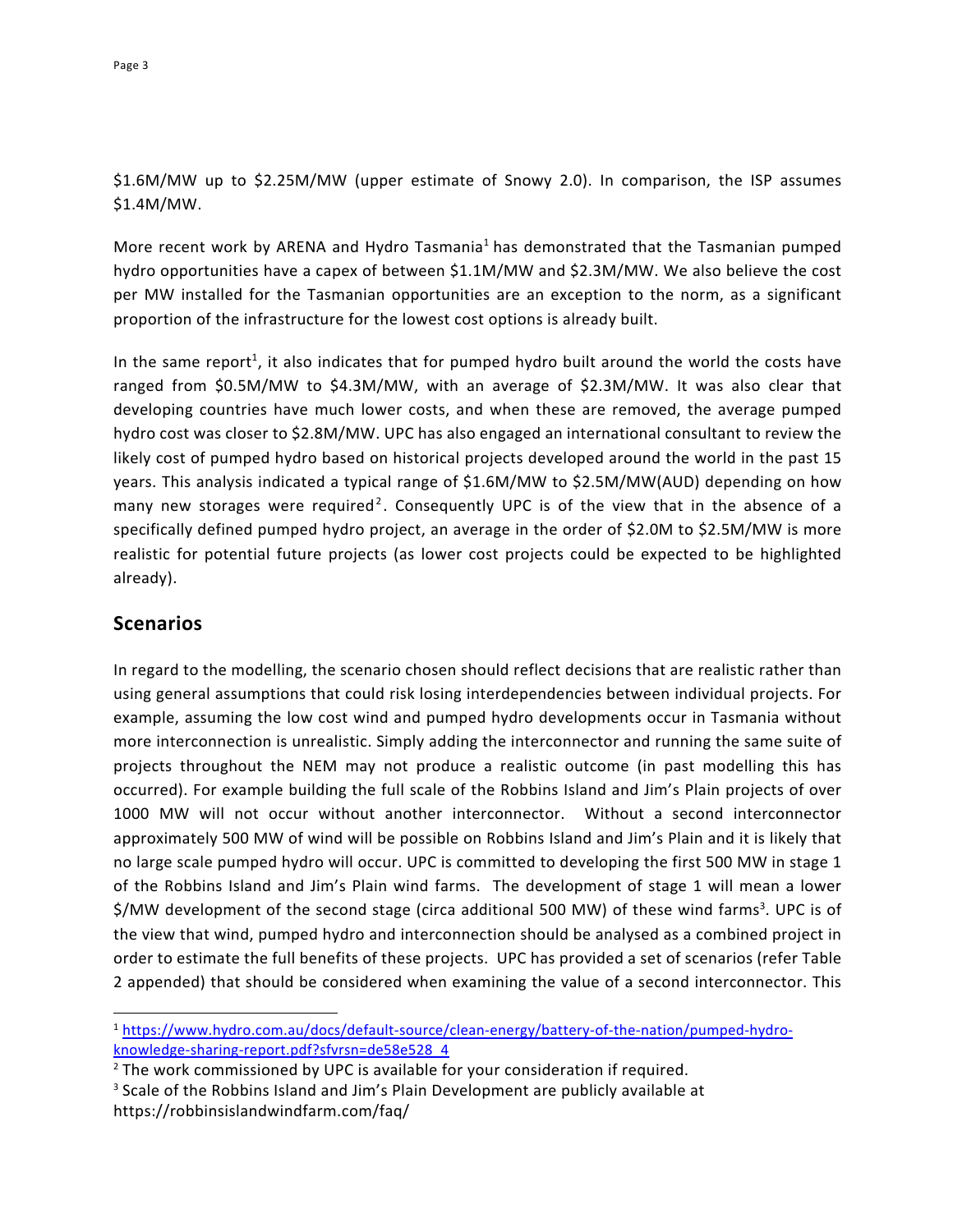case is a good example of the short comings of the current RiT-T and the inclusions of potential projects other than committed/advanced projects.

The modelling approach using time series of wind generation outlined in the Project Specification Consultation Report should deliver more realistic outcomes while also capturing the value of geographic diversity of wind resources. A previous limitation observed was the use of average profiles which mask the value of the geographical diversity of wind farms. UPC has done its own analysis of 5 minute NEM data for 2017 which demonstrates that the correlation between operating Victorian and Tasmanian wind farms is very low (i.e. R- Squares below 0.2 in most cases – refer Table 3 appended). This points to the value of development in geographical diverse locations to minimise coincidently high or low output and hence avoid the issues that coincident generation or lack thereof brings. It is very likely this will enhance the value of having more wind in Tasmania particularly considering the better resource and likely lower cost basis that can also be achieved.

UPC feels it is critical to go to a detailed level to understand the real value of greater interconnection. The potential value that more wind and pumped hydro brings will be limited or non-existent without greater interconnection. We would encourage TasNetworks to consider the scenarios modelled and the way various parameters are modelled carefully to ensure value is appropriately captured in this analysis.

## **Costings**

UPC is concerned with the cost escalations attributed to a second interconnector, particularly since the Tamblyn report. In the Project Specification Consultation Report, it points out the Tamblyn cost estimate in 2016 was \$1.1billion (including +/- 30 percent and substantial AC network costs), but the new cost estimate is between \$300M-\$800M greater than this estimate. The difference is difficult to reconcile, but would infer significantly more AC network upgrades are included, as increases attributable to CPI escalation would only be in the order of 5 percent. UPC is concerned that an unrealistically high estimate of cost will undermine the cost/benefit analysis. A more detailed reconciliation of costs is required to help understand the overall cost of such a project. For example in the Tambyln cost estimate, there is \$160M (assuming a 7 percent discount rate) in ongoing operational costs and it is unclear if a similar amount is included in the project costs in the Project Specification Consultation Report (i.e. better definitions between actual capital cost and ongoing O&M costs would be beneficial).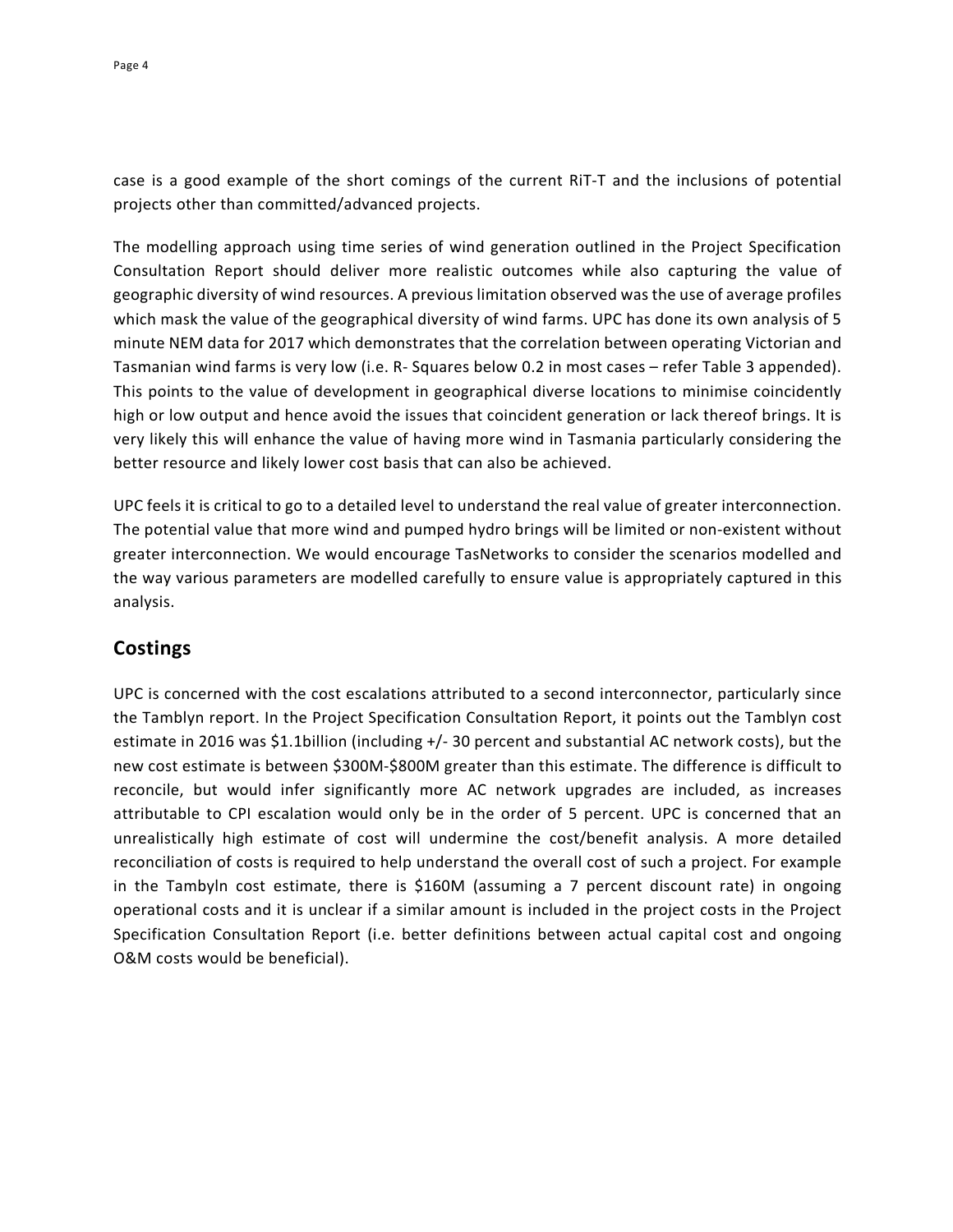## **Value considerations**

In terms of more specific value discussions in the Project Specification Consultation Report:

- It would be useful to include the cost of voluntary and involuntary load reductions, although the value is very specific to the region and the type of loads involved. It is also unclear what the costs are, due to the commercial nature of such costs. However, effort should be made to ensure such costs are realistic and included in the analysis undertaken.
- The value of additional Frequency Control Ancillary Services (FCAS) supply needs to be included based on the current conditions. While the Tamblyn report concluded there was sufficient synchronous generation to provide the required FCAS, this conclusion neglects the cost of such services. As indicated by the Office of the Tasmanian Economic Regulator, FCAS costs have increased nearly 10 fold over the last 5 years to \$43M<sup>4</sup> in 2017 financial year. It is likely that another interconnector will provide access to lower cost ancillary services. A return to 2015-16 levels would see the cost decrease by nearly \$25M per annum and hence a significant value attributable to more interconnection.
- Modelling should test assumptions around coal closure. While the current ISP provides the ideal timing, in places like the USA the lifespan of coal generation has been substantially less (up to 10 years). Changes in the life of these assets are material in the current NEM where supply and demand are closely balanced. This issue is considered in the suggested scenarios in Table 2 attached.

UPC appreciates the opportunity to provide input into this work and looks forward to progressing this opportunity with you and your team. We would welcome further discussions to elaborate on our comments to ensure the best outcomes can be achieved.

Yours sincerely

David Pollington Chief Operating Officer

 <sup>4</sup> Figure 2.4 in "Energy in Tasmania Report 2016-17", OTTER Jan 2018.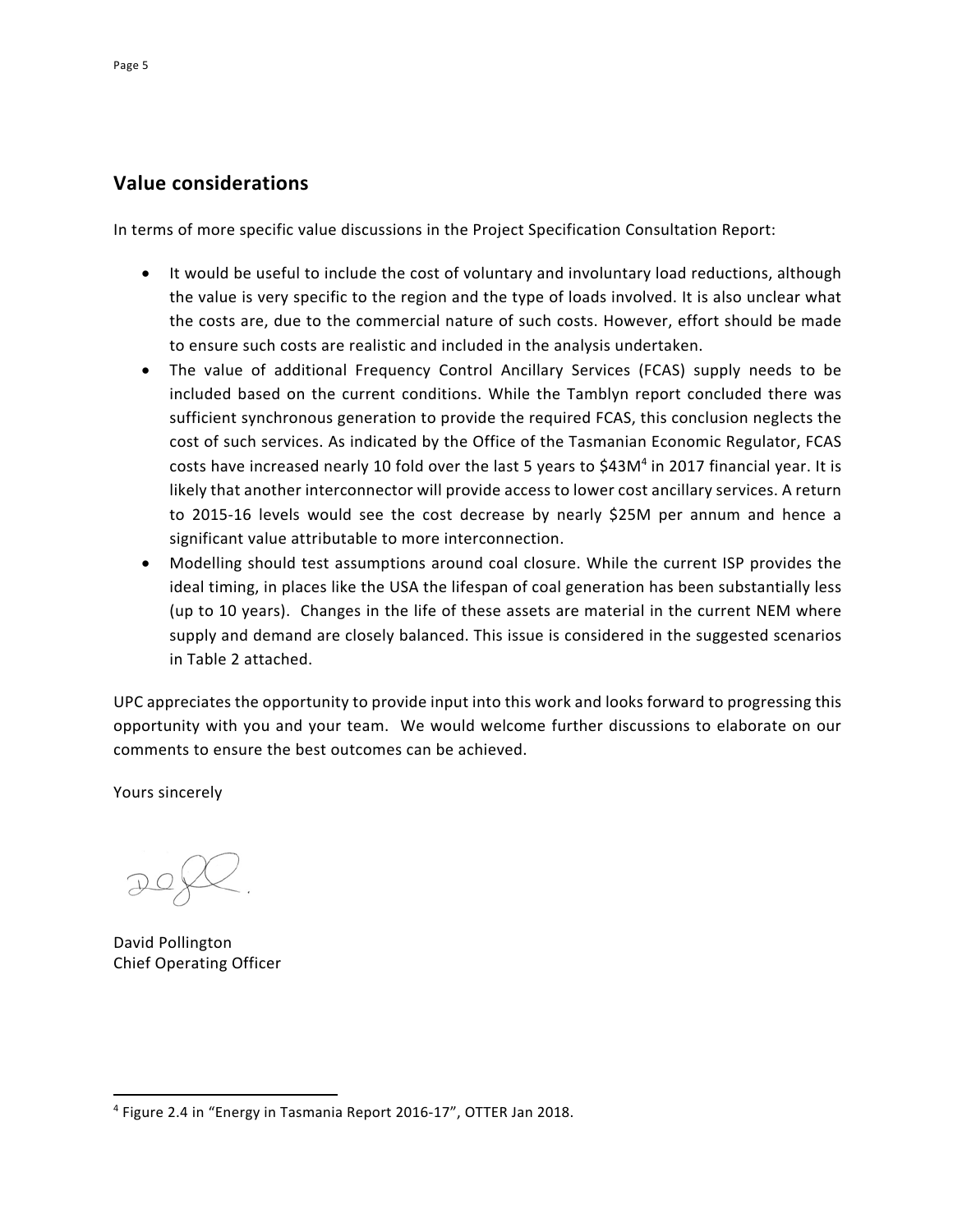*Table 1 Modelling Assumptions*

| Assumption        | Comment                        | <b>ISP Assumption</b> | Suggested                               |
|-------------------|--------------------------------|-----------------------|-----------------------------------------|
| <b>New</b>        | Where there are defined        | Committed             | Ensure actual projects are modelled     |
| development       | projects these should be used  | projects              | (i.e. announced and committed) and      |
| assumptions       | instead of broad assumptions   | included              | then use general assumptions (see       |
|                   | below (ie projects add in      |                       | below) to fill any supply shortfalls.   |
|                   | defined increment)             |                       |                                         |
| Wind farm costs   | Cost seems too high            | \$2.0M/MW             | \$1.6-\$1.7M/MW (exc transmission)      |
| Wind farm         | Seems too high and needs       | 40 percent            | 35 percent (refer Figure 1 attached     |
| capacity factor   | resolution in terms of         |                       | for historical capacity factors of      |
|                   | variation across NEM regions   |                       | operating wind farms in the NEM)        |
|                   |                                |                       | for mainland regions. Tas projects      |
|                   |                                |                       | are likely to exceed 45 percent due     |
|                   |                                |                       | to the superior wind resource.          |
| Pumped            | Cost seems too low             | \$1.49M/MW            | \$2-\$2.5M/MW                           |
| Storage cost      |                                |                       |                                         |
| Solar plant costs | Cost seems too high            | \$2.0M/MW             | \$1.5M/MW - more reflective of          |
|                   |                                |                       | current market pricing                  |
| Solar plant       | Seems too high                 | 32 percent            | Should vary across jurisdiction based   |
| capacity factors  |                                |                       | on solar resource (i.e. higher in       |
|                   |                                |                       | QLD/Northern NSW)                       |
| Robbins Island    | Suggest this is specifically   | None                  | 500 MW, Capacity factor 0.5, cost       |
| /Jim's Plain      | included                       |                       | \$900 M (Inc. Transmission costs) -     |
| stage 1           |                                |                       | refer Figure 2 and Figure 3             |
| <b>Robbins</b>    | Should be included with 2IC    | None                  | 1000 MW (i.e. additional 500 MW),       |
| Island/Jim's      | modelling                      |                       | Capacity factor 0.47, total cost \$1.7B |
| Plain stage 2     |                                |                       | (Inc. Transmission costs)               |
| <b>VRET</b>       | While legislated, targets will | 25 percent by         | 25 percent by 2020 as its dependent     |
|                   | be set in the future but still | 2020                  | on who is in Government to set the      |
|                   | uncertain                      | 40 percent by         | actual targets post 2020.               |
|                   |                                | 2025                  |                                         |
| Connection        | Concern that the connection    | See ISP               | Needs to be reviewed                    |
| Costs             | costs per MW should be the     |                       |                                         |
|                   | same per region, no reason for |                       |                                         |
|                   | Biomass to be cheaper and      |                       |                                         |
|                   | Tasmania seems too high        |                       |                                         |
| Coal Closure      | Seems optimistic in the ISP    | See ISP               | Note Origins announced                  |
|                   | and does not seem to consider  |                       | commitment to close Eraring in 2032     |
|                   | early closure potential        |                       | rather than 2034 in the ISP.            |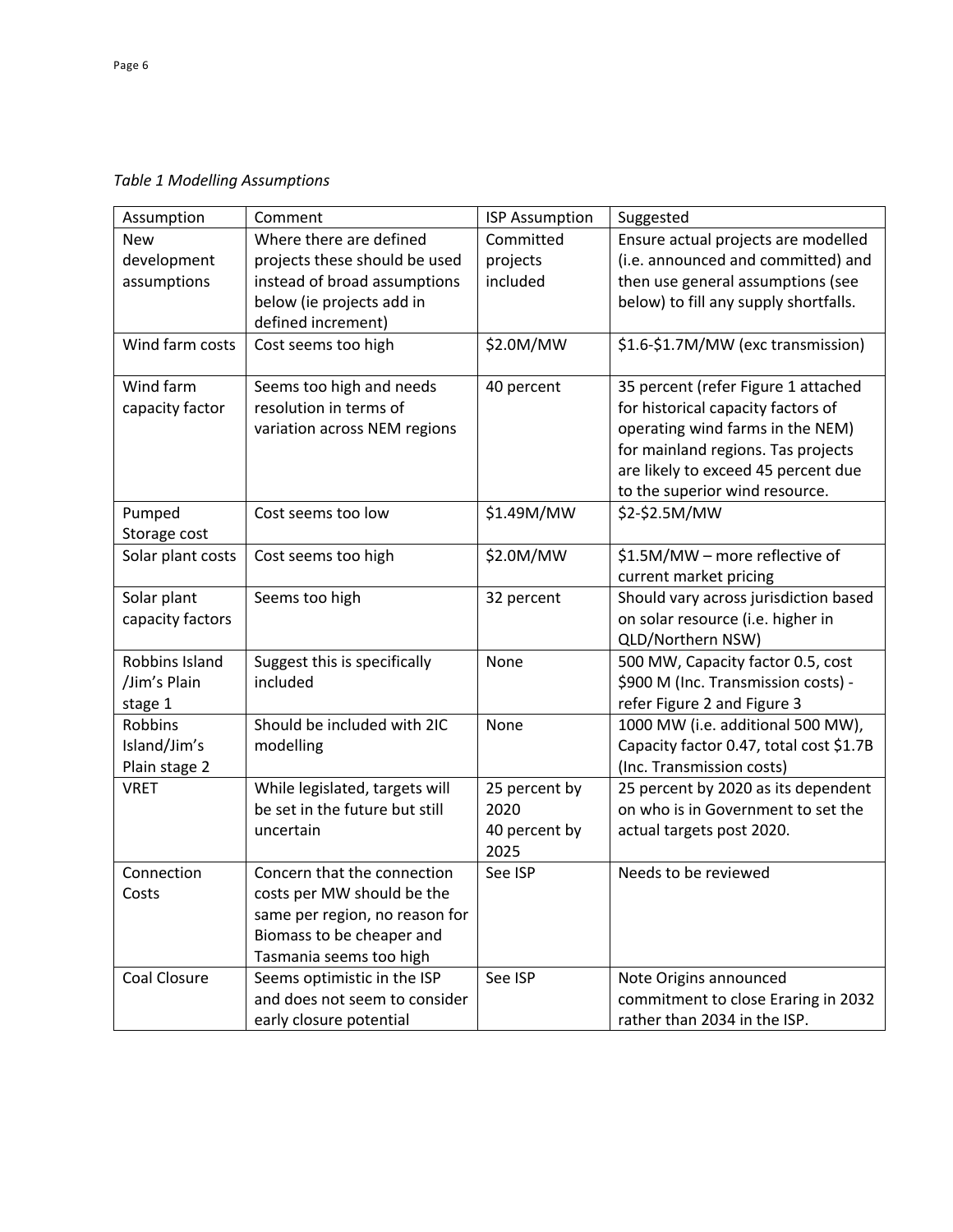*Table 2 Scenario to be modelled*

| Case           | Scenario                                                    | Description                                                                                                                                                                         |
|----------------|-------------------------------------------------------------|-------------------------------------------------------------------------------------------------------------------------------------------------------------------------------------|
| $\mathbf{1}$   | Base case - No 2IC                                          | Utilise ESOO/revise ISP assumptions for medium case (i.e. demand).<br>Granville Harbour/Cattehill built in 2019. (UPC consider 500 MW in                                            |
|                |                                                             | North West should also be assumed)                                                                                                                                                  |
| $\overline{2}$ | Case 1 with 2IC                                             | Same as Base case with 1000 MW of wind in North West/ Pumped<br>hydro developed (i.e. 600 MW - Cethana - \$1.1M/MW)                                                                 |
| $\overline{3}$ | Low demand - No 2IC                                         | Same as 1 but use low demand assumption align to Tas demand (i.e.<br>major load leaves)                                                                                             |
| 4              | Same as Case 3 but with 2IC                                 | Same as case 3 with 2IC, 1000 MW of wind in North West                                                                                                                              |
| 5              | Same as Case 2 but with<br>1200 MW 2IC                      | Same as case 2 with larger 2IC                                                                                                                                                      |
| 6              | High mainland demand- no<br>2IC                             | Utilise ESOO/revise ISP assumptions for high demand case (i.e.<br>demand). Granville Harbour/Cattehill built in 2019. (UPC consider 500<br>MW in North West should also be assumed) |
| $\overline{7}$ | High mainland Demand - 2IC                                  | Same as case 6 with 1000 MW of wind in North West/ Pumped hydro<br>developed (i.e. 600 MW - Cethana - \$1.1M/MW)                                                                    |
| 8              | Coal closes earlier                                         | Same as case 1 with Vales point/Gladstone/Yallourn (examples only)<br>closing 5 years earlier - no 2IC                                                                              |
| 9              | Coal closes earlier with<br>2IC/North west Wind/PHES        | Same as case 8 with 1000 MW of wind in North West/ Pumped hydro<br>developed (i.e. 600 MW - Cethana - \$1.1M/MW)                                                                    |
| 10             | Same as case 1 but more<br>ambitious emissions targets      | Same as Case 1 but increase emissions reduction target to 45 percent<br>by 2030.                                                                                                    |
| 11             | Same as case 10 with<br>2IC/North West Tas Wind<br>and PHES | Same as Case 10 with 1000 MW of wind in North West/ Pumped<br>hydro developed (i.e. 600 MW - Cethana - \$1.1M/MW)                                                                   |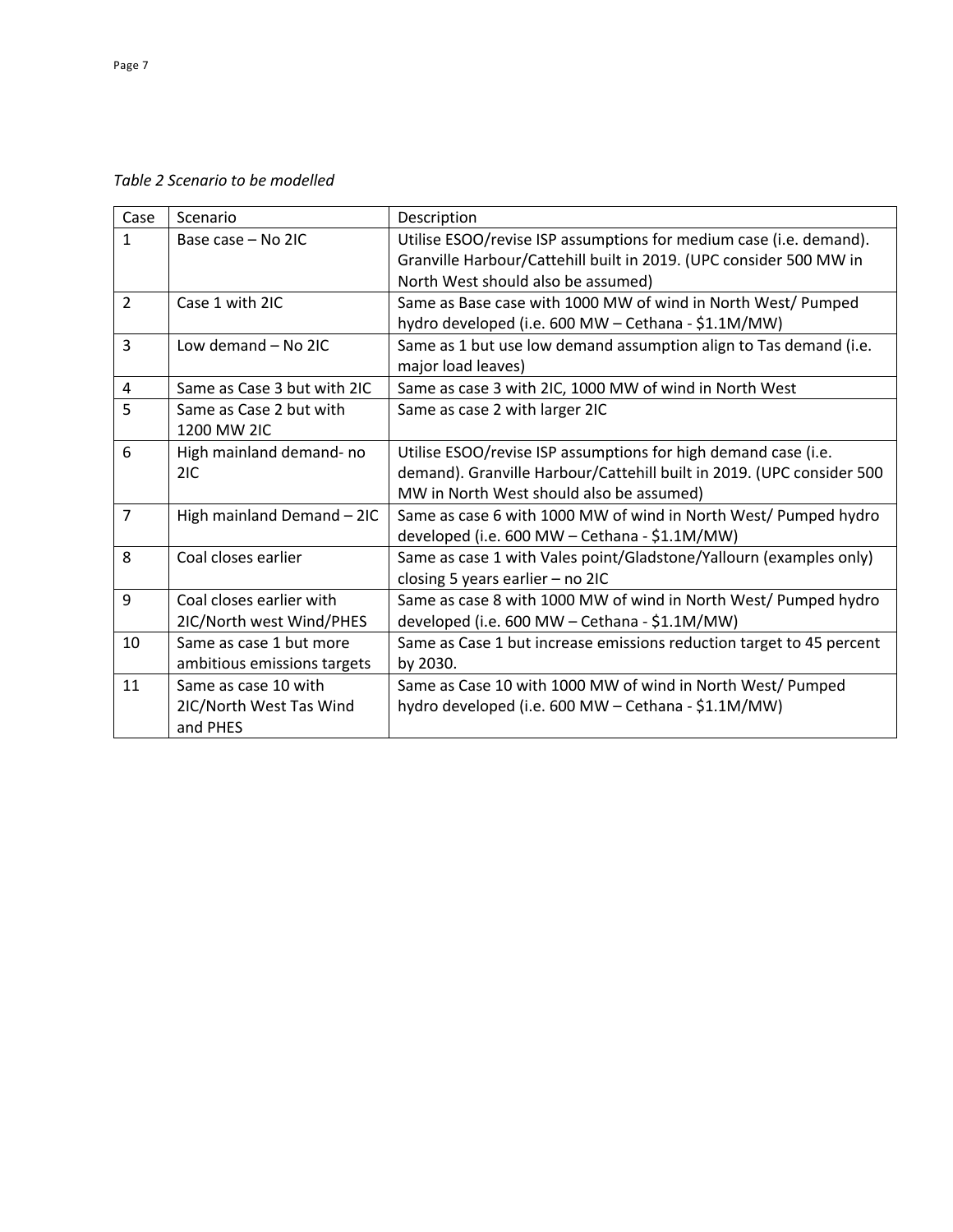|                            |                          | Wind Farm Correlation to: |                               |                   |              |               |                   |         |          |         |              |                 |                  |           |               |                                             |             |                                                     |          |                           |           |           |         |                           |           |       |        |                 |             |                     |              |                |                             |          |                                               |           |                              |
|----------------------------|--------------------------|---------------------------|-------------------------------|-------------------|--------------|---------------|-------------------|---------|----------|---------|--------------|-----------------|------------------|-----------|---------------|---------------------------------------------|-------------|-----------------------------------------------------|----------|---------------------------|-----------|-----------|---------|---------------------------|-----------|-------|--------|-----------------|-------------|---------------------|--------------|----------------|-----------------------------|----------|-----------------------------------------------|-----------|------------------------------|
| Wind Farm Correlation from | Registered Capacity (MW) | Musselroe                 | Point<br>Studiand Bay / Bluff | <b>Bald Hills</b> | Rock<br>Восо | Gunning       | Range<br>Cullerin | Capital | Woodlawn | Taralga | Gullen Range | Cathedral Rocks | Clements Gap     | Mt Millar | Starfish Hill | $\overline{\phantom{a}}$<br>Hornsdale Stage | WattlePoint | $\overline{\overline{\overline{x}}}$<br>North Brown | Snowtown | North<br>Snowtown Stage 2 | The Bluff | Waterloo  | Hallett | South<br>Snowtown Stage 2 | Hallett 2 | Waubr | Yambuk | Challicum Hills | Mercer<br>ž | Lake Bonney Stage 3 | Mortons Lane | Oaklands Hill  | $\sim$<br>Lake Bonney Stage | Portland | $\overline{\phantom{a}}$<br>Lake Bonney Stage | Macarthur | Weighted Average Correlation |
| Musselroe                  | 168                      | 1.00                      | 0.20                          | 0.16              | 0.04         | 0.05          | 0.07              | 0.11    | 0.11     | 0.11    |              |                 | $0.09$ 0.00 0.00 | 0.00      |               | $0.00$ $0.01$ $0.00$ $0.01$                 |             |                                                     | 10.01    | 0.0010.00                 |           | 0.0010.00 |         | 0.00                      | 0.00      | 0.01  | 0.08   | 0.01            | 0.04        | 10.05               | 0.03         | $0.03$ 0.05    |                             | 0.10     | $0.04$ 0.04                                   |           | 0.09                         |
| Studland Bay / Bluff Point | 140                      | 0.20                      | 1.00                          | 0.32              | 0.08         | 0.10          | 0.11              | 0.12    | 0.13     | 0.13    | 0.13         | 0.00            | 0.01             | 0.01      | 0.01          |                                             | 0.01        |                                                     |          |                           |           | 0.02      | 0.01    | 0.01                      | 0.01      | 0.10  | 0.18   | 0.07            | 0.15        | 0.14                | 0.16         | 0.16           | 0.12                        | 0.18     | $0.12$ 0.1                                    |           | 0.13                         |
| <b>Bald Hills</b>          | 107                      | 0.16                      | 0.32                          | 1.00              | 0.13         | 0.22          | 0.25              | 0.26    | 0.27     | 0.25    |              | 0.00            | 0.00             | 0.00      | 0.03          |                                             |             |                                                     |          |                           |           |           |         | 0.02                      | 0.02      | 0.11  | 0.23   | 0.07            | 0.18        |                     | 0.16         | 0.17           | 0.15                        | 0.25     | $0.14$ 0.13                                   |           | 0.15                         |
| <b>Boco Rock</b>           | 113                      | 0.04                      | 0.08                          | 0.13              | 1.00         | 0.19          | 0.17              | 0.24    | 0.24     | 0.33    | 0.29         | 0.02            | 0.01             | 0.03      | 0.05          |                                             |             |                                                     |          |                           |           | 0.09      | 0.06    | 0.04                      | 0.07      | 0.11  | 0.13   | 0.13            | 0.17        | 1.12                | 0.15         | 0.16           | 0.11                        | 0.13     | $0.12$ 0.13                                   |           | 0.14                         |
| Gunning                    | 47                       | 0.05                      | 0.10                          | 0.22              | 0.19         | 1.00          | 0.81              | 0.56    | 0.60     | 0.52    |              | 0.02            | 0.05             | 0.02      | 0.09          |                                             |             |                                                     |          |                           |           |           | .0.     | 0.07                      | 0.09      | 0.09  | 0.11   | 0.09            | 0.12        | .11                 | 0.12         | 0.13           | 0.11                        | 0.14     | 0.10 0.10                                     |           | 0.17                         |
| <b>Cullerin Range</b>      | 30                       | 0.07                      | 0.11                          | 0.25              | 0.17         | 0.81          | 1.00              | 0.67    | 0.70     | 0.55    |              | 0.02            | 0.04             | 0.01      | 0.07          |                                             |             |                                                     |          |                           |           | 0.09      | 0.06    | 0.06                      | 0.07      | 0.09  | 0.11   | 0.08            | 0.11        | 0.11                | 0.12         | 0.13           | 0.11                        | 0.13     | 0.10   0.10                                   |           | 0.18                         |
| Capital                    | 140                      | 0.11                      | 0.12                          | 0.26              | 0.24         | 0.56          | 0.67              | 1.00    | 0.83     | 0.59    |              | 0.01            | 0.02             | 0.01      | 0.07          |                                             |             |                                                     |          |                           |           |           |         | 0.05                      | 0.OJ      | 0.09  | 0.14   | 0.09            | 0.14        | 0.13                | 0.13         | 0.15           | 0.13                        | 0.16     | 0.13 0.11                                     |           | 0.19                         |
| Woodlawn                   | 48                       | 0.11                      | 0.13                          | 0.27              | 0.24         | 0.60          | 0.70              | 0.83    | 1.00     | 0.65    | 0.70         | 0.01            | 0.02             | 0.02      | 0.06          | 0.01                                        |             |                                                     |          |                           |           | 0.10      | 0.06    | 0.05                      | 0.08      | 0.09  | 0.16   | 0.10            | 0.16        | , 14                | 0.15         | 0.16           | 0.14                        | 0.18     | $0.14$ 0.13                                   |           | 0.20                         |
| Taralga                    | 107                      | 0.11                      | 0.13                          | 0.25              | 0.33         | 0.52          | 0.55              | 0.59    | 0.65     | 1.00    |              | 0.01            | 0.02             | 0.03      | 0.07          | 0.02                                        |             |                                                     |          |                           |           | 0.11      | (1,0)   | 0.05                      | 0.OS      | 0.10  | 0.16   | 0.12            | 0.20        |                     | 0.17         | 0.18           | 0.14                        | 0.18     | $0.15$ 0.1                                    |           | 0.21                         |
| <b>Gullen Range</b>        | 166                      | 0.09                      | 0.13                          | 0.27              | 0.29         | 0.76          | 0.75              | 0.65    |          | 0.76    |              | 0.02            | 0.04             | 0.03      | 0.10          | 0.03                                        |             |                                                     |          |                           |           |           | 0.09    | 0.07                      | $_{0.11}$ | 0.11  | 0.16   | 0.12            | 0.19        | 0.16                | 0.17         | 0.18           | 0.15                        | 0.19     | $0.16$ 0.15                                   |           | 0.22                         |
| <b>Cathedral Rocks</b>     | 66                       | 0.00                      | 0.00                          | 0.00              | 0.02         | 0.02          | 0.02              | 0.01    | 0.01     | 0.01    | 0.02         | 1.00            | 0.13             | 0.13      | 0.20          | 0.17                                        |             |                                                     |          |                           |           | 0.21      |         | 0.17                      | 0.21      | 0.03  | 0.04   | 0.05            | 0.06        |                     | 0.06         | 0.07           | 0.14                        | 0.08     | 0.13   0.07                                   |           | 0.11                         |
| Clements Gap               | 57                       | 0.00                      | 0.01                          | 0.00              |              | $0.01$ 0.05   | 0.04              | 0.02    | 0.02     | 0.02    | 0.04         | 0.13            | 1.00             | 0.26      | 0.22          | 0.46                                        |             |                                                     |          |                           |           | 0.33      | .39     | 0.57                      | 0.39      | 0.11  | 0.04   | 0.12            | 0.05        | 0.07                | 0.07         | 0.09           | 0.08                        | 0.05     | 0.08 0.0                                      |           | 0.19                         |
| Mt Millar                  | 70                       | 0.00                      | 0.01                          | 0.00              | 0.03         | 0.02          | 0.01              | 0.01    | 0.02     | 0.03    |              | 0.13            | 0.26             | 1.00      | 0.26          |                                             |             |                                                     |          |                           |           |           |         | 0.42                      |           | 0.16  | 0.10   | 0.21            | 0.14        | .13                 | 0.17         | 0.18           | 0.15                        | 0.11     |                                               | 0.17 0.19 | 0.19                         |
| Starfish Hill              | 35                       | 0.00                      | 0.01                          | 0.03              | 0.05         | 0.09          | 0.07              | 0.07    | 0.06     | 0.07    | 0.10         | 0.20            | 0.22             | 0.26      | .00           | 0.21                                        |             |                                                     |          |                           |           |           |         | 0.30                      |           | 0.14  | 0.11   | 0.19            | 0.13        |                     | 0.18         | 0.20           |                             | 0.19     | 0.30   0.22                                   |           | 0.19                         |
| Hornsdale Stage 1          | 102                      | 0.01                      | 0.00                          | 0.00              | 0.01         | 0.03          | 0.02              | 0.01    | 0.01     | 0.02    | 0.03         | 0.17            | 0.46             | 0.25      | 0.21          | 1.00                                        |             |                                                     |          |                           |           | 0.47      | 1.65    | 0.43                      | ን.58      | 0.10  | 0.04   | 0.11            | 0.07        | 0.09                | 0.07         | 0.09           | 0.09                        | 0.06     | 0.09 0.08                                     |           | 0.20                         |
| Wattle Point               | 91                       | 0.00                      | 0.01                          | 0.02              | 0.05         | 0.05          | 0.04              | 0.04    | 0.04     | 0.05    |              | 0.16            | 0.23             | 0.37      | 0.44          |                                             |             |                                                     |          |                           |           |           |         | 0.37                      |           | 0.22  | 0.17   | 0.26            | 0.14        | .23                 | 0.18         | 0.20           | 0.26                        | 0.21     | 0.28 0.21                                     |           | 0.21                         |
| North Brown Hill           | 132                      | 0.01                      | 0.00                          | 0.00              | 0.03         | 0.05          | 0.04              | 0.02    |          | 0.04    |              | 0.21            | 0.4              | 0.29      | 0.26          |                                             |             |                                                     |          |                           |           |           |         | 0.49                      |           | 0.11  | 0.06   | 0.14            | 0.10        |                     | 0.11         | 0.13           | 0.13                        | 0.09     | $0.13$ 0.12                                   |           | 0.24                         |
| Snowtown                   | 99                       | 0.01                      | 0.01                          | 0.01              | 0.02         | 0.05          | 0.04              | 0.03    | 0.03     | 0.03    |              | 0.16            | 0.60             | 0.41      | 0.29          |                                             |             |                                                     |          |                           |           | 0.39      | .47     | 0.84                      | 0.49      | 0.17  | 0.07   | 0.19            | 0.09        | 0.13                | 0.13         | 0.15           | 0.13                        | 0.09     | $0.14 \ 0.13$                                 |           | 0.24                         |
| Snowtown Stage 2 North     | 144                      | 0.00                      | 0.01                          | 0.01              |              | $0.04 \ 0.04$ | 0.04              | 0.04    | 0.04     | 0.04    | 0.05         | 0.11            | 0.57             | 0.46      | 0.28          |                                             |             |                                                     |          |                           |           | 0.37      |         | 0.84                      | 0.46      | 0.21  | 0.10   | 0.24            | 0.13        | .14                 | 0.16         | 0.19           | 0.15                        | 0.11     | $0.17$ 0.17                                   |           | 0.26                         |
| The Bluff                  | 53                       | 0.00                      | 0.02                          | 0.02              | 0.08         | 0.06          | 0.05              | 0.07    | 0.08     | 0.09    |              | 0.15            | 0.31             | 0.30      | 0.27          |                                             |             |                                                     |          |                           |           |           |         | 0.48                      |           | 0.14  | 0.13   | 0.22            | 0.21        |                     | 0.21         | 0.22           |                             | 0.17     | 0.23 0.23                                     |           | 0.26                         |
| Waterloo                   | 131                      | 0.00                      | 0.02                          | 0.03              | 0.09         | 0.10          | 0.09              | 0.08    | 0.10     | 0.11    |              | 0.21            | 0.33             | 0.26      | 0.28          | 0.47                                        |             |                                                     |          |                           |           | .00       | .66     | 0.47                      | 0.7C      | 0.13  | 0.12   | 0.20            | 0.20        | 0.21                | 0.20         | 0.21           | 0.21                        | 0.18     | 0.21                                          | 0.20      | 0.26                         |
| Hallett <sub>1</sub>       | 95                       | 0.00                      | 0.01                          | 0.02              | 0.06         | 0.07          | 0.06              | 0.05    | 0.06     | 0.07    | 0.09         | 0.22            | 0.39             | 0.29      | 0.26          |                                             |             |                                                     |          |                           |           |           |         | 0.51                      | ገ.ጸ1      | 0.13  | 0.10   | 0.18            | 0.16        | 0.18                | 0.17         | 0.19           | 0.19                        | 0.15     | $0.19$ $0.17$                                 |           | 0.27                         |
| Snowtown Stage 2 South     | 126                      | 0.00                      | 0.01                          | 0.02              | 0.04         | 0.07          | 0.06              | 0.05    | 0.05     | 0.05    | 0.07         | 0.17            | 0.57             | 0.42      | 0.30          |                                             |             |                                                     |          |                           |           | 0.47      |         | 1.00                      | 0.54      | 0.20  | 0.10   | 0.24            | 0.14        |                     | 0.17         | 0.20           |                             | 0.14     | 0.18 0.18                                     |           | 0.27                         |
| Hallett <sub>2</sub>       | 71                       | 0.00                      | 0.01                          | 0.02              | 0.07         | 0.09          | 0.07              | 0.07    | 0.08     | 0.09    | 0.11         | 0.21            | 0.39             | 0.30      | 0.27          |                                             |             |                                                     |          |                           |           |           |         | 0.54                      | .00       | 0.16  | 0.11   | 0.22            | 0.18        | 0.21                | 0.19         | 0.21           | 0.21                        | 0.17     | 0.21                                          | 0.19      | 0.28                         |
| Waubra                     | 192                      | 0.01                      | 0.10                          | 0.11              | 0.11         | 0.09          | 0.09              | 0.09    | 0.09     | 0.10    |              | 0.03            | 0.11             | 0.16      | 0.14          |                                             |             |                                                     |          |                           |           |           |         | 0.20                      |           | 1.00  | 0.29   | 0.61            | 0.37        | 1.21                | 0.33         | 0.41           | 0.23                        | 0.23     | $0.25$ 0.30                                   |           | 0.22                         |
| Yambuk                     | 30                       | 0.08                      | 0.18                          | 0.23              | 0.13         | 0.11          | 0.11              | 0.14    |          | 1.16    |              | 0.04            | 0.04             | 0.10      | 0.11          |                                             |             |                                                     |          |                           |           |           |         | 0.10                      | 0.11      | 0.29  | 1.00   | 0.28            | 0.34        | 0.41                | 0.40         | 0.39           | 0.42                        | 0.59     | 0.43 0.44                                     |           | 0.23                         |
| Challicum Hills            | 53                       | 0.01                      | 0.07                          | 0.07              | 0.13         | 0.09          | 0.08              | 0.09    | 0.10     | 0.12    |              | 0.05            |                  | 0.21      | 0.19          | 0.11                                        |             |                                                     |          |                           |           |           |         | 0.24                      | 1.22      | 0.61  | 0.28   | 1.00            | 0.51        | 1.27                | 0.47         | 0.52           | 0.29                        | 0.28     | 0.31   0.4                                    |           | 0.26                         |
| Mt Mercer                  | 131                      | 0.04                      | 0.15                          | 0.18              |              | 0.12          | 0.11              | 0.14    |          | 0.20    |              | 0.06            | 0.05             | 0.14      | 0.13          |                                             |             |                                                     |          |                           |           |           |         | 0.14                      |           | 0.37  | 0.34   | 0.51            | 1.00        | .37                 | 0.57         | 0.54           | 0.37                        | 0.42     | $0.38$ 0.5                                    |           | 0.27                         |
| Lake Bonney Stage 3        | 39                       | 0.05                      | 0.14                          | 0.17              | 0.12         | 0.11          | 0.11              | 0.13    | 0.14     | 0.15    |              | 0.14            | 0.07             | 0.13      | 0.28          |                                             |             |                                                     |          |                           |           | 0.21      |         | 0.17                      | 0.21      | 0.21  | 0.41   | 0.27            | 0.37        | L.OO                | 0.43         | $0.43 \, 0.91$ |                             | 0.66     | 0.80 0.47                                     |           | 0.28                         |
| Mortons Lane               | 20                       | 0.03                      | 0.16                          | 0.16              | 0.15         | 0.12          | 0.12              | 0.13    | 0.15     | 0.17    |              | 0.06            | 0.07             | 0.17      | 0.18          | 0.07                                        |             |                                                     |          |                           |           |           |         | 0.17                      |           | 0.33  | 0.40   | 0.47            | 0.57        | .43                 | 1.00         | 0.70           | 0.43                        | 0.47     | 0.43 0.68                                     |           | 0.29                         |
| Oaklands Hill              | 67                       | 0.03                      | 0.16                          | 0.17              | 0.16         | 0.13          | 0.13              | 0.15    | 0.16     | 0.18    |              | 0.07            | 0.09             | 0.18      | 0.20          |                                             |             |                                                     |          |                           |           | 0.21      |         | 0.20                      | 0.21      | 0.41  | 0.39   | 0.52            | 0.54        | 0.43                | 0.70         | 1.00           | 0.44                        | 0.44     | $0.45$ 0.58                                   |           | 0.29                         |
| Lake Bonney Stage 2        | 159                      | 0.05                      | 0.12                          | 0.15              | 0.11         | 0.11          | 0.11              | 0.13    | 0.14     | 0.14    |              | 0.14            | 0.08             | 0.15      | 0.29          |                                             |             |                                                     |          |                           |           | 0.21      |         | 0.18                      | 0.21      | 0.23  | 0.42   | 0.29            | 0.37        | 1.91                | 0.43         | 0.44           | 1.00                        | 0.67     | 0.89 0.47                                     |           | 0.29                         |
| Portland                   | 148                      | 0.10                      | 0.18                          | 0.25              | 0.13         | 0.14          | 0.13              | 0.16    | 0.18     | 0.18    |              | 0.08            | 0.05             | 0.11      | 0.19          | 0.06                                        |             |                                                     |          |                           |           |           |         | 0.14                      |           | 0.23  | 0.59   | 0.28            | 0.42        | .66                 | 0.47         | 0.44           | 0.67                        | 1.00     | 0.63                                          | 0.53      | 0.29                         |
| Lake Bonney Stage 1        | 81                       | 0.04                      | 0.12                          | 0.14              | 0.12         | 0.10          | 0.10              | 0.13    | 0.14     | 0.15    |              | 0.13            | 0.08             | 0.17      | 0.30          | 0.09                                        |             |                                                     |          |                           |           |           |         | 0.18                      | :20       | 0.25  | 0.43   | 0.31            | 0.38        | .80                 | 0.43         | 0.45           | 0.89                        | 0.63     |                                               | 1.00 0.49 | 0.29                         |
| Macarthur                  | 420                      | 0.04                      | 0.15                          | 0.13              | 0.13         | 0.10          | 0.10              | 0.11    | 0.13     | 0.15    | 0.15         | 0.07            | 0.07             | 0.19      |               |                                             |             |                                                     |          |                           |           |           |         | 0.18                      |           | 0.30  | 0.44   | 0.47            | 0.54        | .47                 | 0.68         | 0.58           | 0.47                        | 0.53     | 0.49                                          |           | 0.32                         |

*Table 3 Correlation of determination between wind farms on the NEM using 5-minute SCADA dispatch data from 2017. Grouped by wind regime (2018 total registered capacity shown). Red cells are strongly correlated, yellow loosely correlated, and green cells week*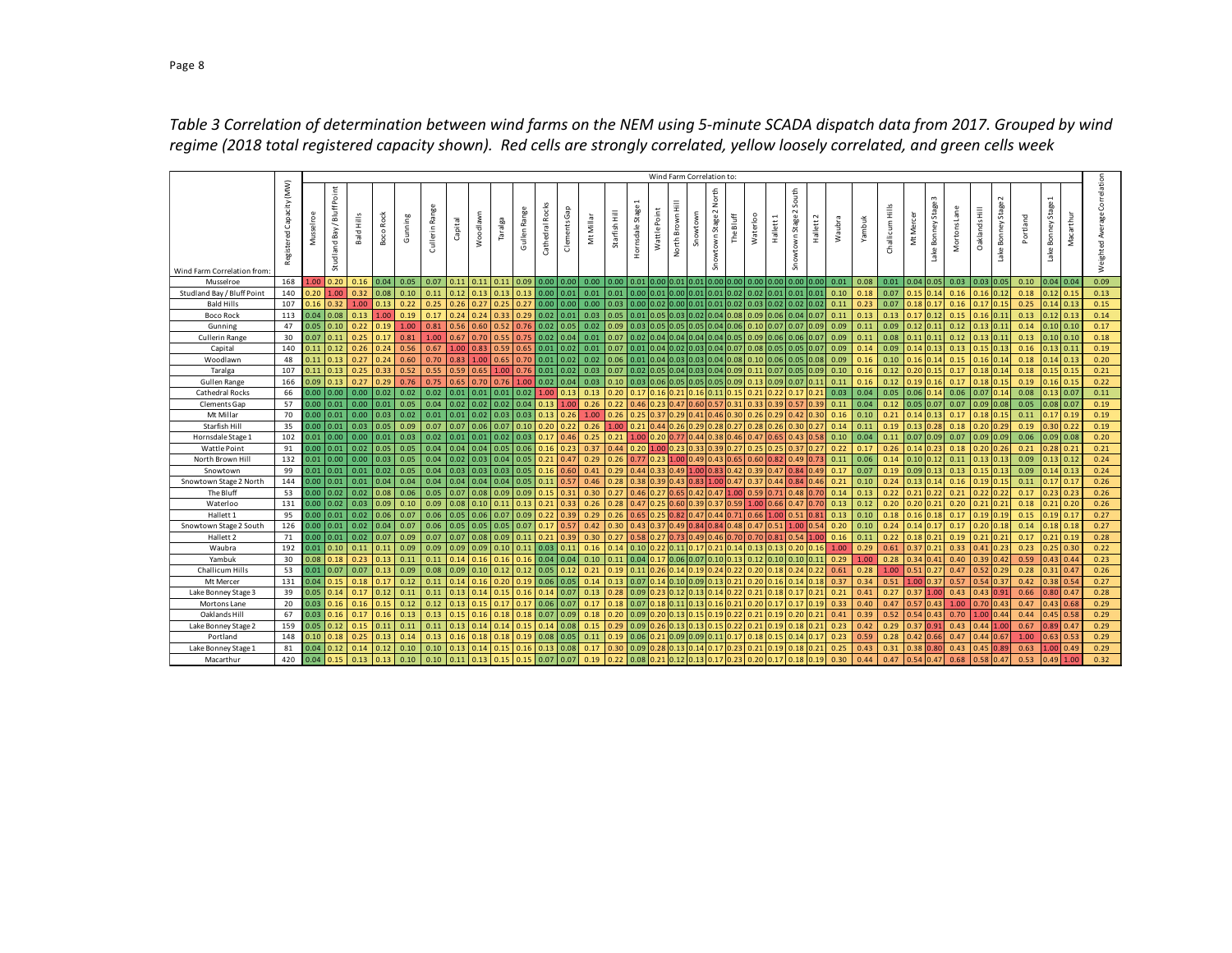

*Figure 1 Historical capacity factors for 2015 -2017 for operating wind farms in the NEM*